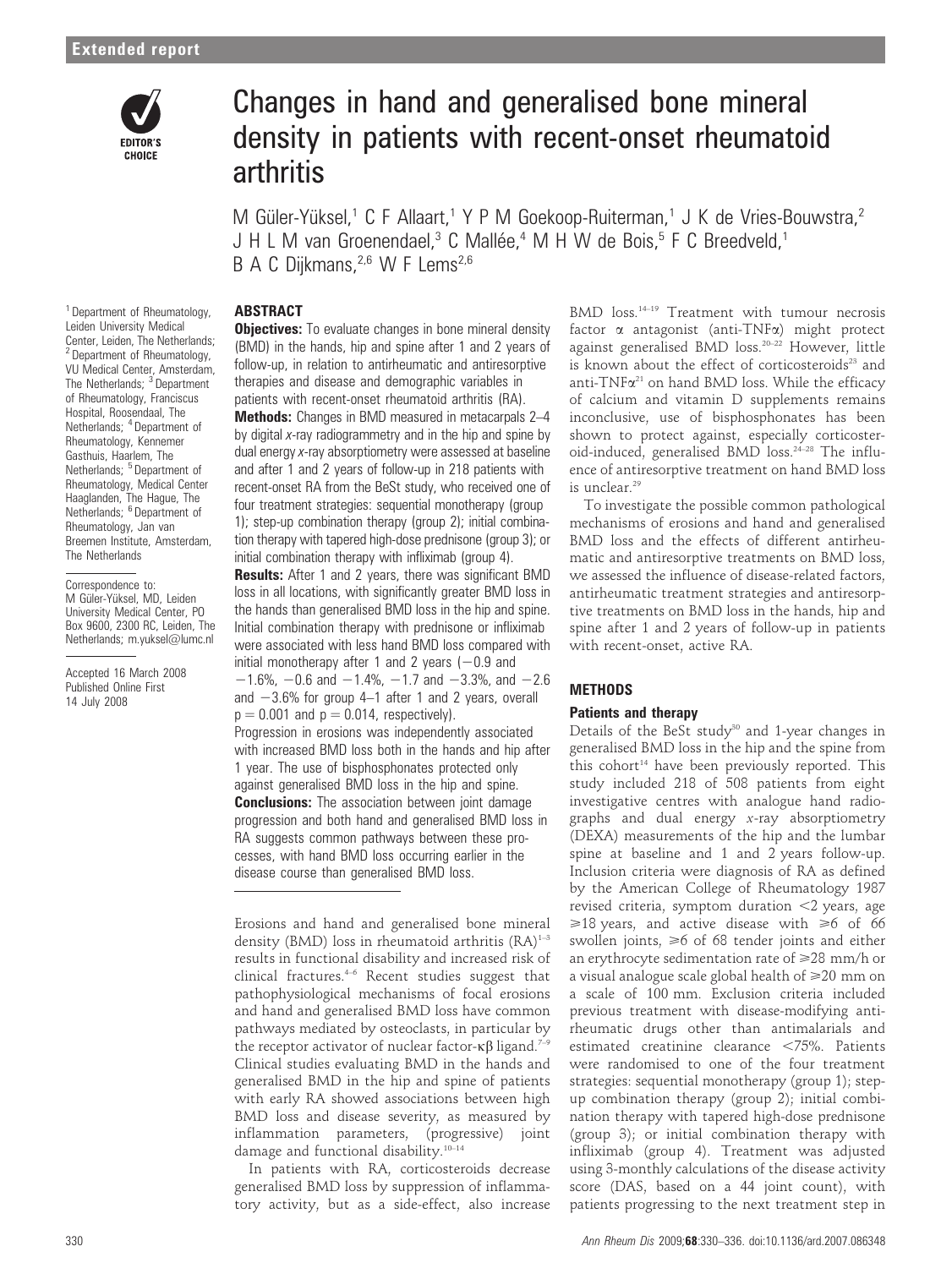Table 1 Baseline demographic and disease characteristics of 218 patients with rheumatoid arthritis

| <b>Demographic variables</b>                            | <b>Sequential monotherapy</b><br>(group 1)<br>$(n = 55)$ | Step-up combination therapy<br>(group 2)<br>$(n = 46)$ | Initial combination with<br>Initial combination with<br>prednisone (group 3)<br>infliximab (group 4)<br>$(n = 65)$<br>$(n = 52)$ |                |
|---------------------------------------------------------|----------------------------------------------------------|--------------------------------------------------------|----------------------------------------------------------------------------------------------------------------------------------|----------------|
| Age, years $(n = 218)^*$                                | 55 (13)                                                  | 54 (14)                                                | 55 (14)                                                                                                                          | 54 (15)        |
| Caucasian race, % ( $n = 218$ )                         | 95                                                       | 94                                                     | 95                                                                                                                               | 94             |
| Women, $% (n = 218)$                                    | 71                                                       | 83                                                     | 62                                                                                                                               | 69             |
| Postmenopausal, % ( $n = 153$ )                         | 69                                                       | 62                                                     | 64                                                                                                                               | 65             |
| Age at menopause, years*                                | 48 (5)                                                   | 47(5)                                                  | 46(5)                                                                                                                            | 48 (6)         |
| BMI, kg/m <sup>2</sup> (n = 216) <sup>*</sup>           | 26(4)                                                    | 25(4)                                                  | 25(4)                                                                                                                            | 25(4)          |
| Current smoker, $% (n = 218)$                           | 47                                                       | 35                                                     | 35                                                                                                                               | 27             |
| Cigarettes/day†                                         | $12(6-23)$                                               | $10(10-19)$                                            | $15(7-24)$                                                                                                                       | $14(7-18)$     |
| Previous clinical fractures >30 years, %<br>$(n = 218)$ | 9                                                        | 15                                                     | 17                                                                                                                               | 12             |
| Postmenopausal fractures, %                             | 0                                                        | 9                                                      | 8                                                                                                                                | 6              |
| Familial osteoporosis, % ( $n = 218$ )                  | 15                                                       | 15                                                     | 15                                                                                                                               | 21             |
| Disease-related variables                               |                                                          |                                                        |                                                                                                                                  |                |
| Symptom duration, weeks ( $n = 218$ ) <sup>†</sup>      | $18(12 - 55)$                                            | $24(15-41)$                                            | $22(13 - 56)$                                                                                                                    | $23(13-38)$    |
| Positive IgM RF, % ( $n = 218$ )                        | 64                                                       | 65                                                     | 63                                                                                                                               | 62             |
| DAS $(n = 218)^*$                                       | 4.6(0.9)                                                 | 4.5(0.9)                                               | 4.4(0.8)                                                                                                                         | 4.2(0.9)       |
| CRP levels $(n = 218)$ †                                | $29(10-65)$                                              | $18(7-38)$                                             | $21(10-61)$                                                                                                                      | $33(7-36)$     |
| HAQ score, $0-3$ scale (n = 218)*                       | 1.5(0.7)                                                 | 1.5(0.6)                                               | 1.4(0.6)                                                                                                                         | 1.2(0.7)       |
| Total SHS, 0-448                                        | $4.0(1.3 - 7.8)$                                         | $2.8(1.0-7.5)$                                         | $3.5(1.5-7.3)$                                                                                                                   | $4.3(1.0-9.5)$ |
| scale $(n = 216)*+$                                     | 6.0(6.7)                                                 | 5.8(7.7)                                               | 4.9(5.0)                                                                                                                         | 6.2(6.6)       |
| Total erosions, 0-280 scale*†                           | $2.0(1.0-4.0)$                                           | $1.3(0.0-4.1)$                                         | $1.5(0.5-4.0)$                                                                                                                   | $2.5(0.5-6.8)$ |
|                                                         | 3.0(3.3)                                                 | 3.2(4.6)                                               | 2.8(3.4)                                                                                                                         | 4.0(4.6)       |
| Total JSN, 0-168 scale*†                                | $1.0(0.0-4.0)$                                           | $1.3(0.0-4.5)$                                         | $1.5(0.0-3.3)$                                                                                                                   | $1.5(0.0-3.0)$ |
|                                                         | 3.0(4.2)                                                 | 2.6(3.6)                                               | 2.1(2.5)                                                                                                                         | 2.2(3.0)       |
| Erosive disease, % ( $n = 216$ )                        | 77                                                       | 61                                                     | 68                                                                                                                               | 69             |
| Calcium intake, mg/day ( $n = 218$ )*                   | 875 (337)                                                | 889 (369)                                              | 930 (326)                                                                                                                        | 881 (350)      |
| 25(OH) vitamin D level, nmol/l (n = 175)*               | 53 (26)                                                  | 47 (27)                                                | 50 (25)                                                                                                                          | 60 (31)        |

BMI, body mass index; CRP, C-reactive protein; DAS, disease activity score; HAQ, health assessment questionnaire; JSN, joint space narrowing; RF, rheumatoid factor; SHS, Sharp–van der Heijde score.

\*Mean (SD).

{Median (interquartile range).

the protocol if DAS  $>$  2.4. Calcium supplement (500–1000 mg/ day) was recommended to patients with  $\lt$ 1000 mg/day calcium intake and vitamin D supplement (cholecalciferol 400 IE/day) to patients with serum vitamin D level below the local reference value. Antiresorptive therapy with oral alendronate (10 mg/day or 70 mg/week) or risedronate (5 mg/day or 35 mg/week) was advised to non-corticosteroid users with a BMD T score  $\leq -2.5$  SD in the spine and/or hip and to corticosteroids users with a T-score  $\leq -1$  SD. The ethics committee at each participating centre approved the study protocol and all patients gave written informed consent.

#### Hand bone mineral density measurements

Standard analogue radiographs of both hands in posteroanterior position, digitalised by a high-resolution 300 DPI scanner (Canon Vidar VXR-12 plus), were used to measure BMD by digital x-ray radiogrammetry  $(DXR)$ .<sup>31</sup> Digital radiographs taken at baseline and/or during the follow-up period were excluded from the analyses due to lack of comparability between the different imaging devices. Mean surrogate hand BMD was calculated from cortical thickness from regions of interest measured at the centre of the second, third and fourth metacarpals through an automated analysis of a standard projection digital radiograph of the hands using the DXR online technology (Sectra, Sweden). Hand BMD measured by DXR seems superior to other BMD measurement devices in detecting inflammation-related bone loss in patients with arthritis.32–34 To avoid biasing dominant and non-dominant hands and to

achieve better precision, the mean of both hands was used for the analyses.

#### Generalised bone mineral density measurements

BMD measurements of the left total hip and the lumbar spine L2–L4 posteroanterior view at baseline and 1 and 2 years followup were performed where DEXA was available, using a Hologic 4500 QDR (Hologic, Waltham, Massachusetts, USA) in four centres and a Lunar DPX (Lunar, Madison, Wisconsin, USA) in four centres. All procedures were performed in accordance with the manufacturer's standardised procedures for hip and spine BMD measurements. Despite differences between the densitometers, the rates of change in BMD, calculated from serial measurements assessed for each patient by the same machine, measurement procedure and references, are comparable.<sup>35</sup>

### Clinical measurements

The following variables were collected at baseline: symptom duration and serum IgM rheumatoid factor (RF); at baseline and 3-monthly: age, body mass index (BMI), C-reactive protein (CRP) levels, the use of calcium and vitamin D supplements, hormone replacement therapy (HRT) and bisphosphonates, and functional ability as measured by the Dutch validated health assessment questionnaire (HAQ); and at baseline and after 1 and 2 years of follow-up: menopausal status, age at menopause, smoking status, alcohol status, previous clinical fractures, osteoporosis in first-degree relatives, estimated daily calcium intake and 25(OH)vitamin D levels. The presence of anti-citrullinated protein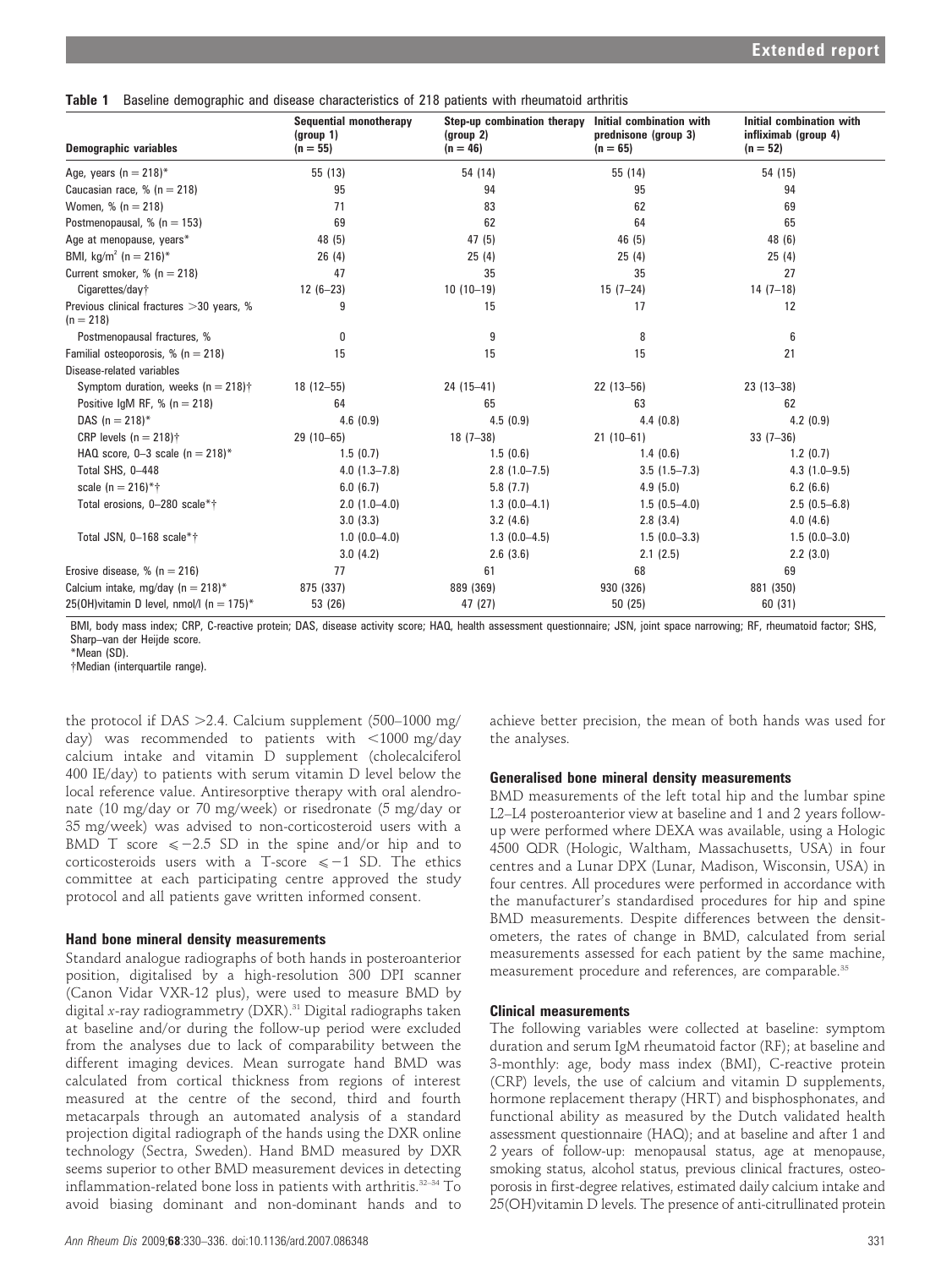|                                      | Sequential monotherapy (group 1)<br>$(n = 55)$ | <b>Step-up combination</b><br>therapy (group 2)<br>$(n = 46)$ | Initial combination with<br>prednisone (group 3)<br>$(n = 65)$ | <b>Initial combination with</b><br>infliximab (group 4)<br>$(n = 52)$ |
|--------------------------------------|------------------------------------------------|---------------------------------------------------------------|----------------------------------------------------------------|-----------------------------------------------------------------------|
| Bisphosphonates use, $% (n = 218)$   |                                                | 9                                                             | 29                                                             |                                                                       |
|                                      | 15                                             | 17                                                            | 32                                                             | 15                                                                    |
| No. of months used during follow-up* | $9(7-11)$                                      | $8(4-9)$                                                      | $9(6-9)$                                                       | $9(6-12)$                                                             |
|                                      | $11(7-12)$                                     | $12(5-12)$                                                    | $10(9-12)$                                                     | $9(6-12)$                                                             |
| Calcium supplements, $% (n = 218)$   | 20                                             | 20                                                            | 43                                                             | 19                                                                    |
|                                      | 22                                             | 30                                                            | 46                                                             | 31                                                                    |
| No. of months used during follow-up* | $9(6-12)$                                      | $9(2-11)$                                                     | $9(8-11)$                                                      | $9(8-12)$                                                             |
|                                      | $12(12-12)$                                    | $12(11-12)$                                                   | $12(6-12)$                                                     | $12(10-12)$                                                           |
| Vitamin D supplements, $% (n = 218)$ | 6                                              | 15                                                            | 22                                                             | 10                                                                    |
|                                      | 11                                             | 22                                                            | 22                                                             | 12                                                                    |
| No. of months used during follow-up* | $6(6-12)$                                      | $9(6-9)$                                                      | $9(5-9)$                                                       | $9(8-11)$                                                             |
|                                      | $6(3-12)$                                      | $12(11-12)$                                                   | $12(8-12)$                                                     | $12(11-12)$                                                           |
| HRT use, $% (n = 213)$               | 15                                             | 15                                                            | 8                                                              | 15                                                                    |
|                                      | 15                                             | 14                                                            | 8                                                              | 19                                                                    |
| No. of years used*                   | $9(3-17)$                                      | $15(2-19)$                                                    | $5(4-17)$                                                      | $6(2-16)$                                                             |
|                                      | $9(4-19)$                                      | $14(4-21)$                                                    | $7(5-19)$                                                      | $7(2-16)$                                                             |
| Intra-articular steroids injections  | 33                                             | 17                                                            | 8                                                              | 10                                                                    |
| (min 1-max 6), % (n = 218)           | 13                                             | 4                                                             | 12                                                             | 6                                                                     |

Table 2 Osteoporosis treatment during first year and first 2 years of follow-up of 218 patients with rheumatoid arthritis

HRT, hormone replacement therapy. \*Median (interquartile range).

antibody was determined from serum samples obtained at baseline or during follow-up. Disease activity was assessed 3-monthly using the DAS, based on the erythrocyte sedimentation rate, the number of swollen joints and the Ritchie articular index for pain in tender joints in a 44 joint count and the visual analogue scale for patient's global assessment of disease activity  $(0-100 \text{ mm}, 0=$  best and  $100 =$  worst).<sup>36</sup> Radiographic joint damage was assessed using the Sharp–van der Heijde score (SHS), scored after 1 and 2 years of follow-up by two independent physicians blinded for patient-level data and treatment assignment. After 1 year, the intra-observer coefficients were 0.93 and 0.94, and the interobserver coefficient was 0.93. Erosive disease at baseline was defined as erosion score  $>$ 0.5. Progression of joint damage after 1 year was defined as progression greater than the smallest detectable change (SDC), calculated as 4.18 points in the first year of follow-up.

## Statistical analysis

All analyses were performed in an intention-to-treat method using all available data. Changes in BMD were expressed as changes at 1 and 2 years follow-up in absolute BMD values compared with baseline BMD in percentages. Non-parametric tests were performed to compare the median percentages of BMD loss in the hands, hip and spine between the treatment strategies. The p-values derived by these tests were corrected for multiple comparisons by the step-down Bonferroni–Holmes adjustment. Multivariate regression analyses, adjusted for the use of bisphosphonates, vitamin D and calcium supplements, HRT and intra-articular steroids and changes in DAS, HAQ and SHS during follow-up, were used to compare the treatment strategies, independently of differences in antiresorptive treatment and disease activity between the groups. Association among disease-related variables and changes in BMD in the different measurement sites were analysed by univariate regression analysis. Potential independent predictors of BMD loss were evaluated by stepwise multivariate regression analyses performed as forward (conditional) procedures, adjusted for treatment group. All tests were two-tailed and  $p \le 0.05$  was considered statistically significant.

# RESULTS

## Patient characteristics

In 218 patients BMD measurements in the hands, lumbar spine and total left hip were performed at baseline and 1 and 2 years follow-up. In 27 patients no hand BMD measurements were performed after 1 or 2 years due to logistic reasons and in 20 patients no BMD in the hip or spine measurements after 1 or 2 years were performed due to logistic reasons and in two cases due to bilateral hip prosthesis.

The baseline demographic and disease variables were not significantly different between the four treatment groups (table 1) or with the rest of the BeSt study population  $(n = 290)$  (data not shown). The majority of patients were middle-aged, postmenopausal women with recent-onset RA with median symptom duration of 23 weeks. All patients had active disease with a mean (SD) DAS of 4.4 (0.9), 69% of patients had erosive disease at baseline and 58% of patients were anti-citrullinated protein antibody positive at baseline or during follow-up.

## Osteoporosis treatment

The use of osteoporosis treatment during the follow-up is summarised in table 2. Of patients advised to take bisphosphonates, only 45% were actually prescribed oral bisphosphonates, of which 66% received alendronate and 34% received risedronate. Thirty-nine per cent of patients with low calcium intake received calcium supplement, and 40% of patients with 25(OH)vitamin D levels below the reference value received vitamin D supplement during the 2 years of follow-up. Fortyfive per cent of the patients taking calcium and vitamin D supplements were also taking bisphosphonates. Bisphosphonates were prescribed to significantly more patients in group 3 (initial combination therapy including prednisone) than in the other groups (29% vs 4–9%, overall  $p<0.0001$ , and 32% vs 15–17%, overall  $p = 0.05$  during the first year and first 2 years of follow-up, respectively); and more patients in group 3 used calcium supplements (43% vs 19-20%, overall  $p = 0.005$ and 46% vs 22–31%, overall  $p = 0.039$ , respectively). There was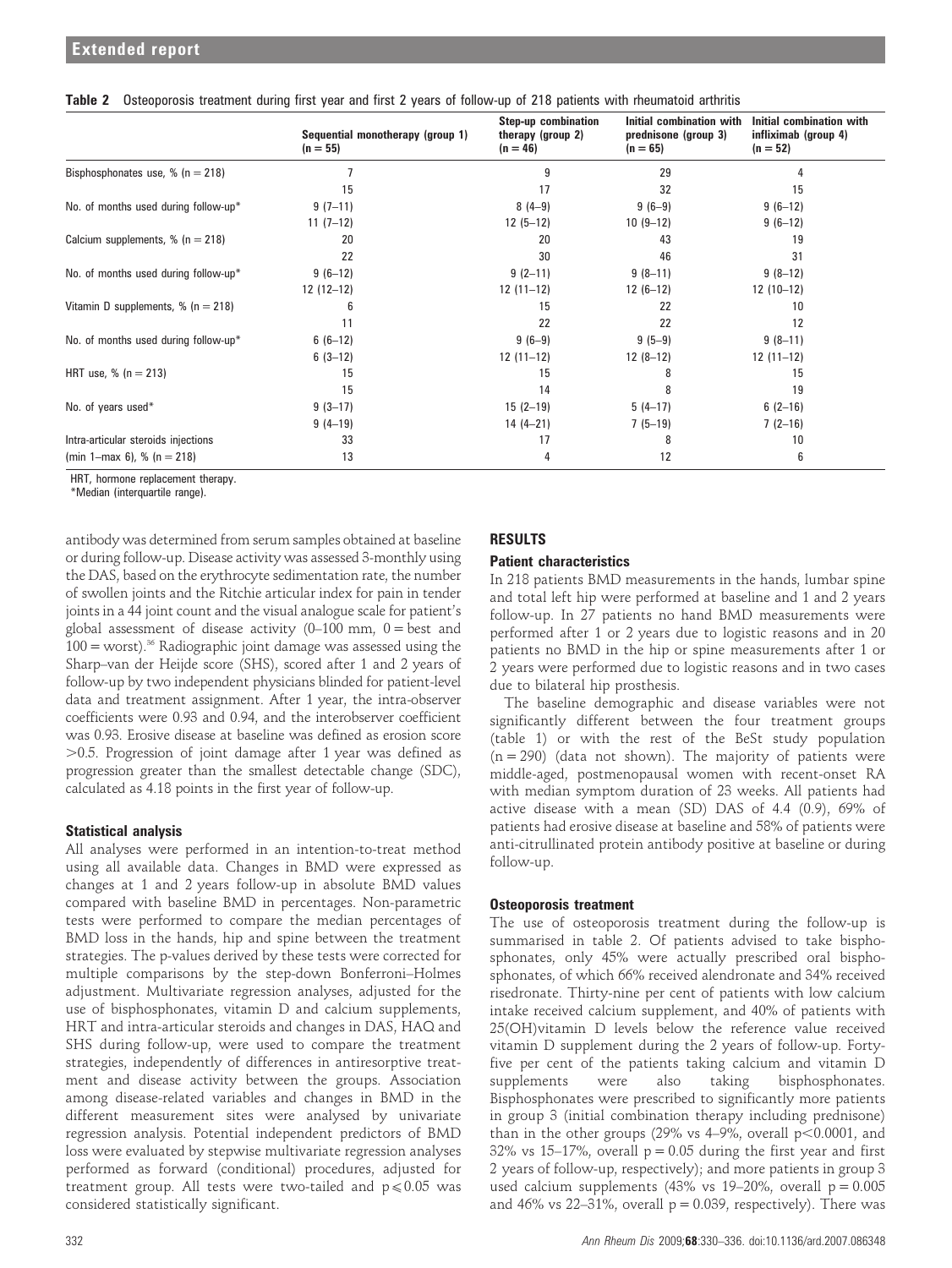| <b>Sequential</b><br>monotherapy<br>(qroup 1) | <b>Step-up combination</b><br>therapy (group 2) | Initial combination<br>with prednisone<br>$\frac{1}{2}$ | Initial combination<br>with infliximab<br>(group 4)                                                                                                                 |
|-----------------------------------------------|-------------------------------------------------|---------------------------------------------------------|---------------------------------------------------------------------------------------------------------------------------------------------------------------------|
|                                               |                                                 |                                                         |                                                                                                                                                                     |
|                                               |                                                 |                                                         |                                                                                                                                                                     |
|                                               |                                                 |                                                         |                                                                                                                                                                     |
|                                               |                                                 |                                                         |                                                                                                                                                                     |
| $-1.6$ ( $-3.5$ to 1.1)                       | $-0.4$ (-2.7 to 2.3)                            | $-1.0$ (-4.6 to 1.7)                                    | $-0.6$ (-2.7 to 2.1)                                                                                                                                                |
| $-1.1$ (-2.9 to 2.0)                          | $-0.2$ (-2.6 to 2.3)                            | $-0.2$ (-2.6 to 3.2)                                    | $-0.6$ ( $-3.3$ to 2.0)                                                                                                                                             |
|                                               |                                                 |                                                         |                                                                                                                                                                     |
| $-0.2$ ( $-2.8$ to 2.0)                       | $-1.1$ (-2.5 to 1.4)                            | $-1.0$ ( $-2.7$ to 1.8)                                 | $-0.1$ (-3.1 to 1.1)                                                                                                                                                |
| $-0.4$ ( $-4.6$ to 2.6)                       | $-1.6$ ( $-4.6$ to 1.1)                         | $-0.5$ ( $-3.9$ to 2.1)                                 | $-1.0$ (-3.3 to 1.4)                                                                                                                                                |
|                                               |                                                 |                                                         | $-2.6$ (-5.4 to -0.8) -1.7 (-5.1 to -0.1) -0.6 (-2.2 to 0.3) -0.9 (-2.8 to 0.5)<br>$-3.6$ (-6.8 to -1.4) -3.3 (-6.8 to -0.2) -1.4 (-5.4 to -0.1) -1.6 (-4.7 to 0.3) |

Table 3 Median (IQR) BMD change in the hands, hip and spine, in percentages of baseline, in the four treatment groups after 1 and 2 years of follow-up

BMD, bone mineral density.

a trend for increased vitamin D supplements use by patients in group 3 during the first year of follow-up (22% vs 6–15%, overall  $p = 0.057$ ). More patients received intra-articular steroid injections in groups 1 and 2 than in groups 3 and 4 during the first year of follow-up (overall  $p = 0.001$ ).

#### Changes in hand and generalised bone mineral density loss

After 1 year of treatment, the median (IQR) change from baseline in hand BMD was approximately  $-1.4\%$  ( $-3.6\%$  to 0.1%; p<0.0001) in the hands compared with  $-0.9\%$  (-2.9% to 1.7%; p $< 0.0001$ ) in generalised BMD in the hip and  $-0.5\%$  $(-2.8\%$  to 1.5%; p $< 0.0001$ ) in the spine. Hand BMD loss was significantly greater than generalised BMD loss after 1 year (hand versus hip  $p = 0.004$ , hand versus spine  $p < 0.0001$ , hip versus spine  $p = 0.43$ .

After 2 years of treatment, the median (IQR) change in BMD was approximately  $-2.5\%$  ( $-6.0\%$  to  $-0.2\%$ ; p $<0.0001$ ) in the hands compared with  $-0.5\%$  ( $-2.8\%$  to 2.1%; p $< 0.0001$ ) in the hip and  $-1.0\%$  ( $-3.9\%$  to 1.6%; p $<0.0001$ ) in the spine. Hand BMD loss remained significantly greater than generalised BMD loss (hand versus hip and spine  $p<0.0001$ , hip versus spine  $p = 0.46$ .

#### Effect of treatment strategies on bone mineral density changes

In univariate analyses, patients in the initial monotherapy strategy (group 1) had significantly more BMD loss in the hands after 1 year than patients in the initial combination therapies (groups 3 and 4)  $(-2.6, -1.7, -0.6 \text{ and } -0.9\% \text{ for group } 1-4,$ respectively, overall  $p = 0.001$ , group 1 versus  $3 p = 0.000$ , group 1 versus 4 p =  $0.021$ , group 2 versus 3 p =  $0.038$ , group 2 versus 4  $p = 0.101$ , table 3).

Multivariate regression analyses, adjusted for differences in use of antiresorptives between the treatment strategies during follow-up, also showed significant less BMD loss in the hands in the initial combination therapies (data not shown).

The amount of BMD loss in the hands was associated with disease severity (fig 1). Multivariate regression analyses, adjusted for differences in antiresorptives and changes in disease activity (DAS, HAQ and SHS after 1 year) between the groups, showed no significant differences in hand BMD loss between the treatment strategies anymore (data not shown). Differences in hand BMD loss between the treatment groups remained significant after 2 years of treatment in univariate analyses  $(-3.6, -3.3, -1.4 \text{ and } -1.6\% \text{ for groups } 1-4, \text{ respectively},$ overall  $p = 0.014$ , group 1 vs 3  $p = 0.009$ , group 1 vs 4  $p = 0.033$ , group 2 vs 3  $p = 0.204$ , group 2 vs 4  $p = 0.216$ ). However, after correction for disease activity and use of antiresorptives, hand

BMD loss was again no longer statistically significant between the treatment groups (data not shown). There were no statistically significant differences between the four treatment groups in generalised BMD loss in the hip (overall  $p = 0.42$  and  $p = 0.52$  after 1 and 2 years of follow-up, respectively) and the spine (overall  $p = 0.52$  and  $p = 0.93$ , respectively).<sup>14</sup>

Given the dynamics of DAS-directed treatment adjustments in all four treatment groups, patients who started treatment with prednisone (group 3) were eligible for discontinuation of that drug after at least 28 weeks (at 2 years, 82% had



**Figure 1** The mean hand bone mineral density (BMD) loss (in percentages from baseline) and Sharp–van der Heijde (SHS) erosion score increase (points) according to the four treatment groups. Hand BMD: bone mineral density in the hands measured by digital  $x$ -ray radiogrammetry. After 1 year of follow-up, significant differences in increase in SHS erosion score between the four treatment groups: 1 vs 3  $(p = 0.038)$ , 1 vs 4  $(p = 0.023)$ , 2 vs 3  $(p = 0.030)$ , 2 vs 4  $(p = 0.018)$ and significant differences in BMD loss in the hands between the four treatment groups: 1 vs 3 ( $p = 0.000$ ), 1 vs 4 ( $p = 0.021$ ), 2 vs 3  $(p = 0.038)$ , 2 vs 4 ( $p = 0.101$ ). After 2 years of follow-up, significant differences in changes in the SHS erosion score between the four treatment groups: 1 vs 3 ( $p = 0.001$ ), 1 vs 4 ( $p = 0.001$ ), 2 vs 3  $(p = 0.072)$ , 2 vs 4  $(p = 0.080)$  and significant differences in BMD loss in the hands between the four treatment groups: 1 vs 3 ( $p = 0.009$ ), 1 vs 4  $(p = 0.033)$ , 2 vs 3  $(p = 0.204)$ , 2 vs 4  $(p = 0.216)$ .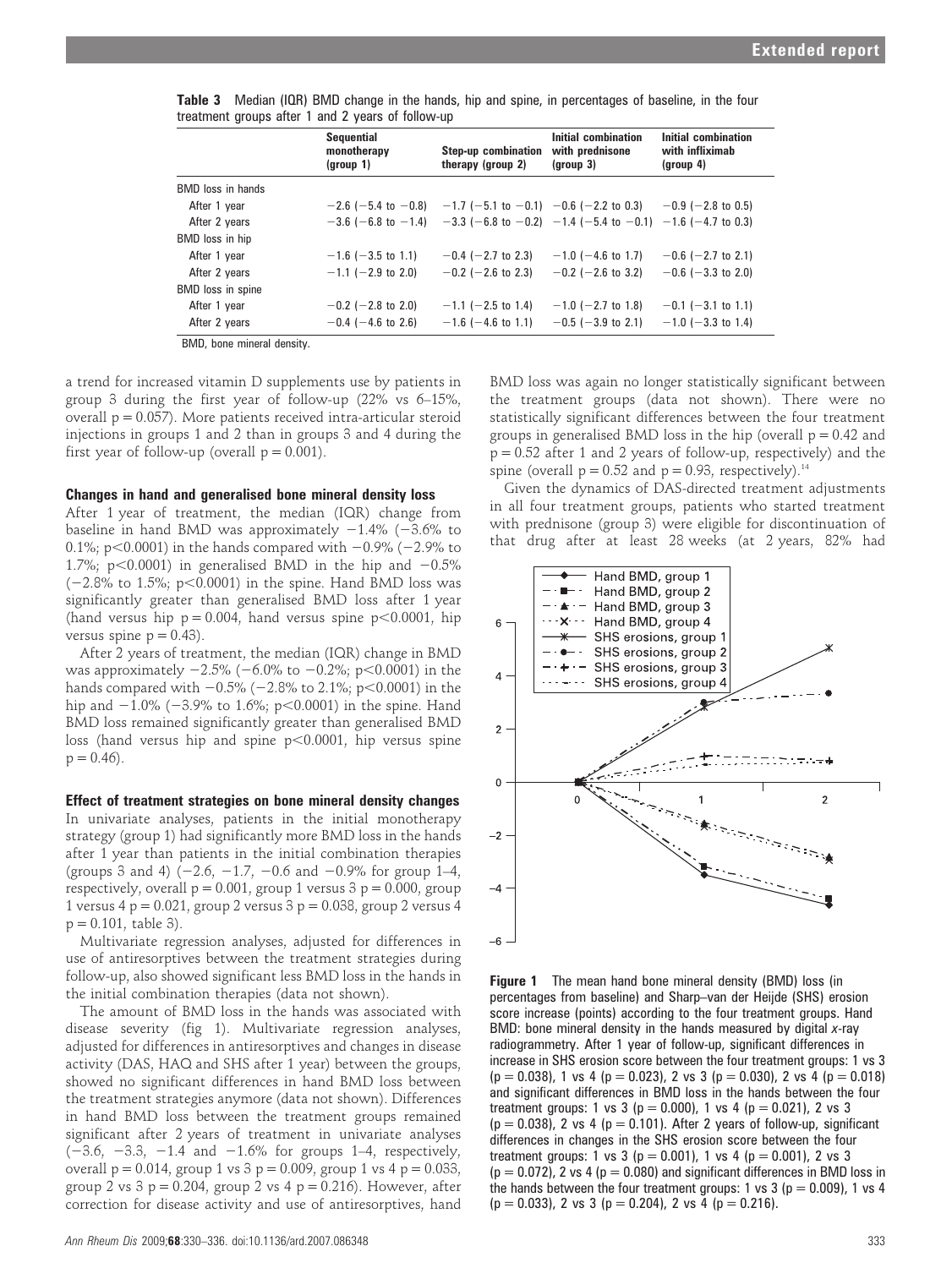| Variable                                       | <b>BMD</b> loss in hands |         | <b>BMD</b> loss in hip |         |                     | <b>BMD</b> loss in spine |
|------------------------------------------------|--------------------------|---------|------------------------|---------|---------------------|--------------------------|
|                                                | $\beta$ coefficient      | p Value | $\beta$ coefficient    | p Value | $\beta$ coefficient | p Value                  |
| Age, years                                     | $-0.068$                 | 0.002   | $-0.032$               | 0.19    | 0.012               | 0.56                     |
| Female gender                                  | 0.26                     | 0.71    | 0.55                   | 0.46    | $-0.37$             | 0.55                     |
| Postmenopausal status                          | $-3.26$                  | 0.000   | $-0.67$                | 0.43    | $-0.30$             | 0.68                     |
| Smoking status                                 | $-1.43$                  | 0.027   | 0.801                  | 0.26    | 0.29                | 0.62                     |
| BMI, $kg/m^2$ at baseline                      | 0.003                    | 0.97    | 0.14                   | 0.13    | $-0.028$            | 0.71                     |
| Duration complaints before<br>inclusion, weeks | 0.002                    | 0.70    | 0.006                  | 0.19    | 0.005               | 0.19                     |
| <b>ACPA</b> positive                           | $-0.376$                 | 0.55    | 0.053                  | 0.94    | 0.721               | 0.22                     |
| RF positive                                    | $-1.24$                  | 0.055   | $-0.050$               | 0.94    | 0.53                | 0.37                     |
| DAS at baseline                                | $-0.068$                 | 0.85    | $-0.18$                | 0.67    | 0.062               | 0.85                     |
| $\triangle$ DAS 0-1 year                       | $-0.26$                  | 0.33    | $-0.23$                | 0.45    | 0.16                | 0.52                     |
| CRP at baseline                                | $-0.028$                 | 0.000   | 0.004                  | 0.636   | $-0.008$            | 0.290                    |
| $\triangle$ CRP 0-1 year                       | 0.032                    | 0.002   | $-0.004$               | 0.679   | 0.008               | 0.388                    |
| HAQ at baseline                                | $-1.12$                  | 0.036   | $-0.079$               | 0.13    | 0.60                | 0.16                     |
| ∆HAQ 0-1 year                                  | $-0.42$                  | 0.36    | $-0.44$                | 0.37    | 0.062               | 0.88                     |
| Erosions at baseline                           | $-0.046$                 | 0.56    | $-0.20$                | 0.015   | 0.035               | 0.62                     |
| JSN at baseline                                | $-0.057$                 | 0.57    | $-0.035$               | 0.70    | $-0.037$            | 0.66                     |
| $\Delta$ Erosions 0-1 year                     | $-0.16$                  | 0.012   | $-0.20$                | 0.003   | $-0.044$            | 0.44                     |
| $\triangle$ JSN 0-1 year                       | $-0.046$                 | 0.37    | $-0.055$               | 0.34    | $-0.024$            | 0.62                     |
| BP use 0-1 year                                | 0.14                     | 0.89    | 2.58                   | 0.008   | 4.02                | 0.000                    |
| Calcium supplement 0-1 year                    | $-0.060$                 | 0.93    | 1.59                   | 0.037   | 1.56                | 0.015                    |
| Vitamin D supplement 0-1 year                  | 0.32                     | 0.73    | 1.91                   | 0.052   | 1.62                | 0.048                    |
| HRT use 0-1 year                               | 0.56                     | 0.53    | $-1.02$                | 0.31    | $-0.19$             | 0.82                     |

Table 4 Demographic and disease factors associated with BMD loss in the hands, hip and spine after 1 year, derived by univariate regression analyses

ACPA, anti-citrullinated protein antibody; BMI, body mass index; RF, rheumatoid factor; DAS, disease activity score; CRP, C-reactive protein; HAQ, health assessment questionnaire; JSN, joint space narrowing; BP, bisphosphonates; HRT, hormone replacement therapy.

discontinued prednisone due to a good response or failure to respond), whereas patients who did not respond to previous disease-modifying anti-rheumatic drug therapy in groups 2 (step up to combination therapy) and 4 (initial combination therapy with infliximab) were allowed to begin prednisone starting at 12 and 15 months, respectively. In the patients who used prednisone in all groups, the mean (SD) cumulative dose was 2428 (388) mg and 2796 (1197) mg per patient during the first year and first 2 years of follow-up, respectively. Subanalyses adjusted for differences in disease activity and anti-osteoporotic treatment in multivariate analyses showed no differences in hand or generalised BMD loss after 1 year between patients exposed to and naive to prednisone (data not shown). In the second year of follow-up, patients who did not respond to previous disease-modifying anti-rheumatic drug therapy in groups 1–3 were allowed to receive infliximab. The mean (SD) cumulative dose of infliximab in all groups was 29.5 (8.5) mg/kg and 37.0 (21.9) mg/kg per patient during the first year and the first 2 years of follow-up, respectively. There were no differences in hand or generalised BMD loss after 1 and 2 years between patients exposed to and naive to infliximab (data not shown).

## Determinants of bone mineral density loss

Univariate linear regression analyses showed that higher age, postmenopausal status and current smoking status were associated with greater hand BMD loss after 1 year (table 4), but demographic variables were not associated with generalised BMD loss in the hip or spine. Of disease-related variables, progression in erosion scores greater than the SDC was associated with increased BMD loss both in the hands and hip after 1 year of follow-up. Further, higher CRP levels at baseline and a lower decrease in CRP levels after 1 year and higher HAQ scores at baseline were associated with increased BMD loss in

the hands and higher erosion scores at baseline with increased BMD loss in the hip. There was a trend of increased hand BMD loss in patients who were positive for RF after 1 year ( $p = 0.055$ ). The use of bisphosphonates, calcium and vitamin D supplements was associated with reduced generalised BMD loss.

Multivariate regression analyses showed that postmenopausal status was an independent risk factor of BMD loss in the hands (table 5). Increase in erosion score after 1 year was associated with both greater hand and generalised BMD loss in the hip. Higher CRP levels at baseline were independently associated with increased hand BMD loss. The use of bisphosphonates was independently associated with reduced generalised BMD loss in both the hip and spine.

## **DISCUSSION**

In this large longitudinal study we compared changes in hand BMD, measured by DXR, with changes in generalised BMD in the hip and the spine, measured by DEXA, in 218 patients with recent-onset RA after 1 and 2 years of DAS-steered treatment in the BeSt trial. There are several important findings. Hand BMD loss was greater than generalised BMD loss in the hip and spine. Patients treated with initial combination therapy with tapered high-dose corticosteroids or anti-TNFa infliximab had less hand BMD loss due to better suppression of inflammation. Both hand and generalised BMD loss were associated with progression of radiographic destruction. Bisphosphonates protected only against generalised BMD loss.

In Caucasian populations, the rate of BMD loss in the metacarpals has been found to be about  $-1.2$  to  $-1.5%$  per year after the menopause. $37$  In our population, BMD loss was approximately  $-2.3\%$  after 1 year and  $-4.4\%$  after 2 years in postmenopausal women, indicating that postmenopausal patients with recent-onset RA may experience a twofold increase in BMD loss in the hands per year, despite aggressive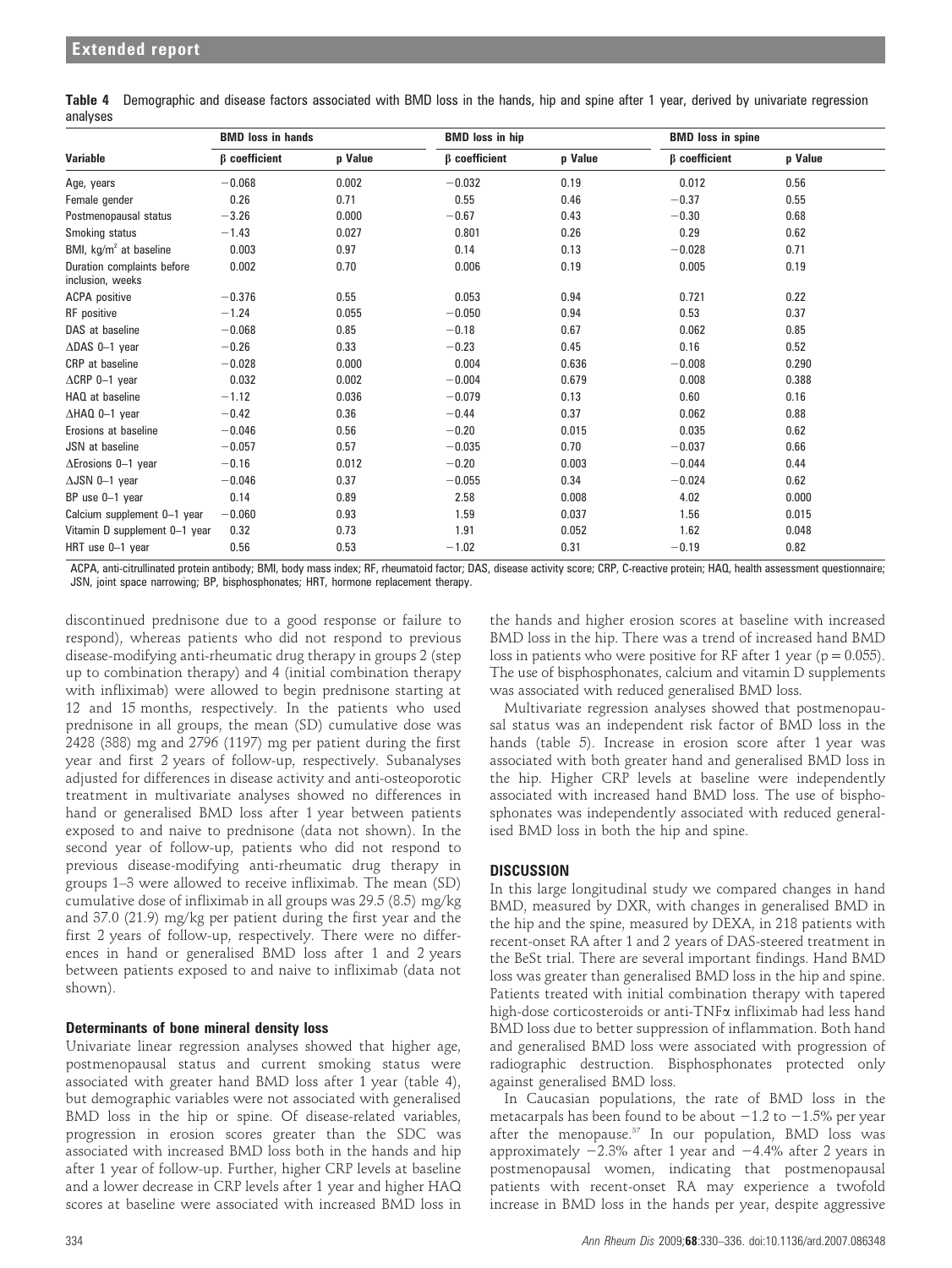| <b>Variable</b>          | <b>BMD</b> loss in hands |                          | <b>BMD</b> loss in hip |                | <b>BMD</b> loss in spine |                |
|--------------------------|--------------------------|--------------------------|------------------------|----------------|--------------------------|----------------|
|                          | <b>B</b> coefficient     | <b>p</b> Value           | <b>B</b> coefficient   | <b>p</b> Value | <b>B</b> coefficient     | <b>p</b> Value |
| Postmenopausal<br>status | $-3.17$                  | 0.000                    | -                      |                |                          |                |
| CRP at baseline          | $-0.025$                 | 0.000                    | -                      |                |                          |                |
| $A$ Erosions $0-1$       | $-0.12$                  | 0.021                    | $-0.19$                | 0.004          | -                        | -              |
| $BP$ use $0-1$           |                          | $\overline{\phantom{a}}$ | 2.50                   | 0.011          | 4.02                     | 0.000          |

Table 5 Demographic and disease related factors associated with BMD loss after 1 year in the hands, hip and spine derived by multivariate analyses

BMD, bone mineral density; BP, bisphosphonates; CRP, C-reactive protein.

Data are adjusted for the significant associations derived from the univariate analyses and randomisation between the four treatment groups.

suppression of inflammation by DAS-directed treatment. However, comparisons should be interpreted with caution due to possible demographic differences between populations.

BMD loss in the hands is common in recent-onset RA, whereas generalised BMD loss primarily occurs during a later course of the disease.38 39 Despite significant reduction in disease activity over the treatment period, BMD loss in the hands was on average two to three times more severe than generalised BMD loss in the hip or spine in our patients. The majority of our patients with hand BMD loss had no generalised BMD loss in the hip (72%) and spine (80%) during 2 years of follow-up.

We found significantly more BMD loss after 1 and 2 years in the hands than in the hip and spine. There are several possible explanations for this finding. First, two different techniques were used to measure different components of the bone: DXR estimates cortical BMD loss and DEXA measures both cortical and trabecular BMD loss. This might indicate that the cortical barrier of bone is more exposed to inflammation-induced osteoclasts activation than the trabecular site. However, previous studies studying BMD loss in the hands by DEXA, the gold standard for bone assessment, also reported more severe hand BMD loss compared with generalised BMD loss in patients with RA.40–42 Second, greater changes in BMD in the hands, measured by DXR, than in generalised BMD loss, measured by DEXA, may be due to the higher precision of the DXR technique and the averaging of three bones in one hand and the averaging of both hands.<sup>31</sup> As a result, DXR may be more sensitive in tracing changes in BMD loss than DEXA. Third, the process of hand BMD loss may be more sensitive to or more directly influenced by cytokine stimulation originating in adjacent inflamed synovial tissue compared with the process of generalised BMD loss at locations with undetected local inflammation. Fourth, hand BMD loss that is more severe and difficult to suppress may be a reflection of ongoing inflammation that remains undetected by clinical observation. Previously, Brown et al showed synovitis detected with magnetic resonance imaging in patients with RA in clinical remission.<sup>43</sup> Lastly, the protective effect of bisphosphonates was only observed against generalised, and not hand, BMD loss. A previous study showed that bisphosphonates were effective against hand BMD loss in patients without RA.29 To our knowledge, this is the first study measuring the effect of antiresorptive treatment on hand BMD loss in patients with recent-onset RA. A possible explanation for the conflicting results is that the inflammation nearby the metacarpals may counteract the antiresorptive effect of bisphosphonates due to high resorptive activity of the osteoclasts. A limitation to our study is that the guidelines for anti-osteoporotic treatment in patients who were osteopenic and osteoporotic were poorly implemented: only 45% of patients requiring bisphosphonates were actually prescribed bisphosphonates during the 2 years of follow-up. However, despite the low prescription, the use of bisphosphonates protected against generalised BMD loss.

We found significantly less hand BMD loss in the initial combination group with high-dose prednisone compared with the initial monotherapy groups. In a previous double-blind study comparing oral prednisolone 7.5 mg/day for 2 years with placebo in patients with early RA, the prednisone group had less hand BMD loss measured by DXR after 1 and 2 years.<sup>23</sup> This suggests that the benefits from quick effective suppression of disease activity with corticosteroids exceed the direct negative influence on hand BMD. We did not find differences in changes in BMD in the hip and the spine after 1 and 2 years follow-up between the initial group with prednisone and the other treatment groups.<sup>14 17</sup>

In our study, patients who received initial combination therapy with infliximab had significantly less hand BMD loss than patients who received conventional therapy in groups 1 and 2 after 1 year, but there were no differences in generalised BMD loss. In a group of 102 patients with RA with a disease duration of 1–49 years, Vis et al showed consistent BMD in the spine and hip but significant BMD loss in the hands  $(-0.8\%)$ after 1 year of treatment with infliximab.<sup>21</sup> However, comparisons should be interpreted with caution due to differences in demographic and RA-related variables between the two populations, such as use of antiresorptives and shorter disease duration in our population, which is associated with more rapid hand BMD loss.<sup>44</sup>

The independent associations between focal erosions and hand and generalised BMD loss support the current understanding that these three processes share common pathways mediated by the cellular action of osteoclasts.7 45 46 BMD loss involves elevated bone loss in the hands in the early course of the disease and generalised BMD loss often during a later phase of RA.

In conclusion, in patients with recent-onset RA, the suppression of inflammation with effective treatment strategies is essential for bone preservation. The association between progressive erosive disease and high hand and generalised BMD loss indicates common pathophysiological mechanisms, hand BMD loss occurring more often in the early phase of the disease than generalised BMD loss. Identifying therapeutic opportunities to prevent or treat all these forms of bone loss in patients with RA remains a challenge.

Acknowledgements: The authors thank the following participants of the Foundation for Applied Rheumatology Research for their contributions to the design and the conduct of the study (all locations are in The Netherlands): W M de Beus, MD (Medical Center Haaglanden, the Hague); G Collée, MD (Medical Center Haaglanden, The Hague); J A P M Ewals, MD (Haga Hospital, The Hague); A H Gerards, MD (Vlietland Hospital, Schiedam); J B A M Grillet, MD (De Honte Hospital, Terneuzen); K H Han, MD (Medical Center Rijnmond-Zuid); J M W Hazes, MD (Erasmus Medical Center, Rotterdam); H M J Hulsmans, MD (Haga Hospital, The Hague); M H de Jager,